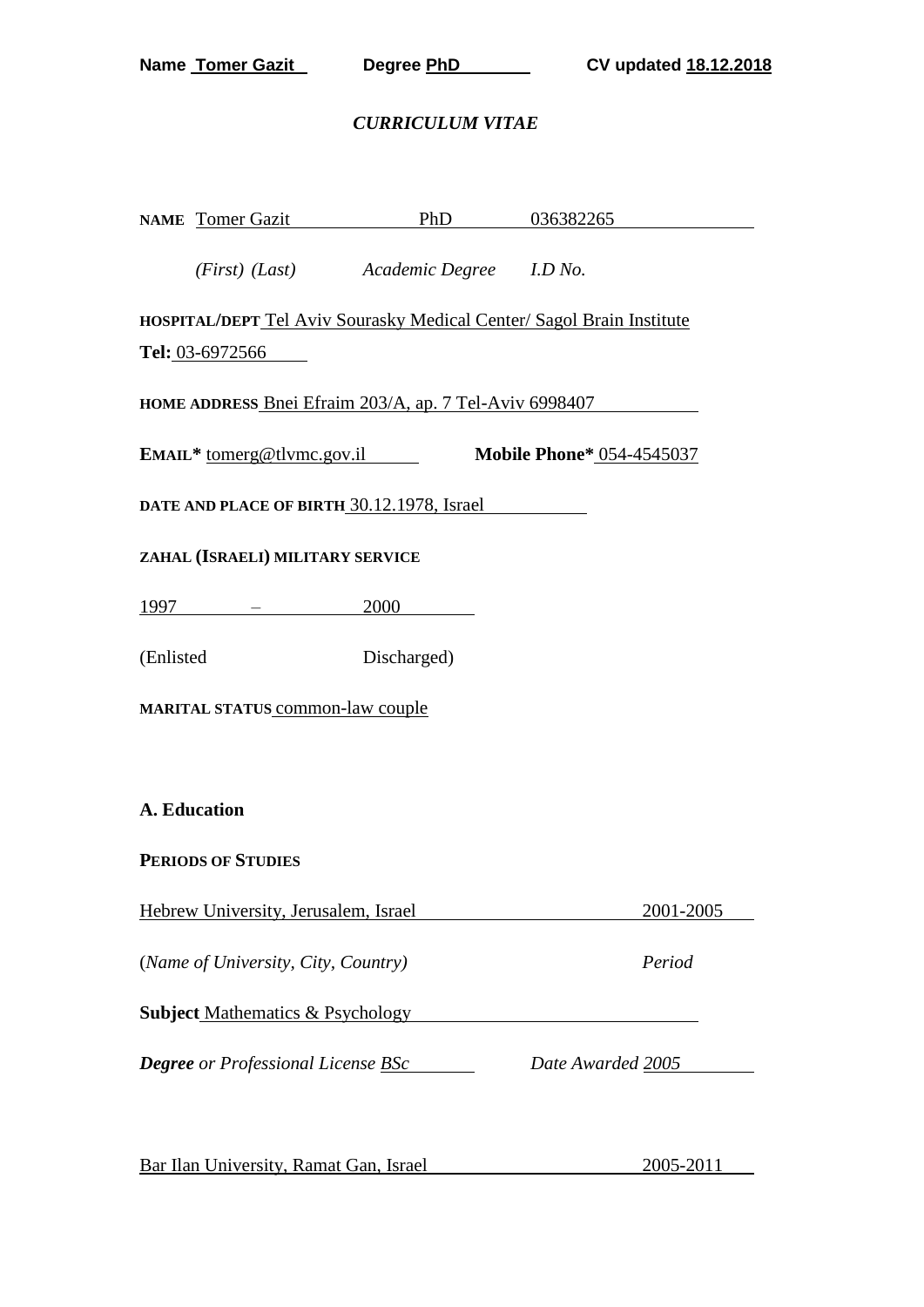**Name Tomer Gazit Degree PhD CV updated 18.12.2018**

(*Name of University, City, Country) Period*

**Subject** Neuroscience

*Degree or Professional License PhD Date Awarded 2011*

**Title of Doctoral Dissertation** Wavelet Analysis of Electrographic recordings of brain activity: From Local Field Potentials to Electrocorticography

**Supervised by:** Prof. Eshel Ben Jacob and Prof. Mina Teicher

**Date Awarded** 2011

## **C. ACADEMIC** & **PROFESSIOMAL ACTIVITIES & ACHIEVEMENTS**

#### **C1.ACADEMIC EXPERIENCE**

| 2006-2009 | Teaching Assistant in mathematics and neural networks courses for                 |
|-----------|-----------------------------------------------------------------------------------|
|           | graduate studies.                                                                 |
|           | The Gonda Multidisciplinary Brain Research Center, Bar Ilan                       |
|           | University.                                                                       |
| 2009-2018 | Teacher in mathematics course for graduate studies.                               |
|           | The Gonda Multidisciplinary Brain Research Center, Bar Ilan                       |
|           | University.                                                                       |
|           | 2017-present Invited Teacher at Technion continuing medical education unit as a   |
|           | part of the imaging in MRI course.                                                |
|           | 2017-present Invited Teacher at Tel Aviv University and as a part of the Advanced |
|           | Imaging in neuropathology course (course 0116-5936-01).                           |
|           | 2018-present Invited Teacher at Tel Aviv University and as a part of the          |
|           | Bioinformatics in Medical Imaging - focusing on cancer research                   |
|           | $(course\ 0103-5059-01).$                                                         |

#### **C2. PROFESSIONAL EXPERIENCE.**

2011-2013 fMRI Presurgical mapping clinician, Sagol Brain Institute, Tel Aviv Sourasky Medical Center.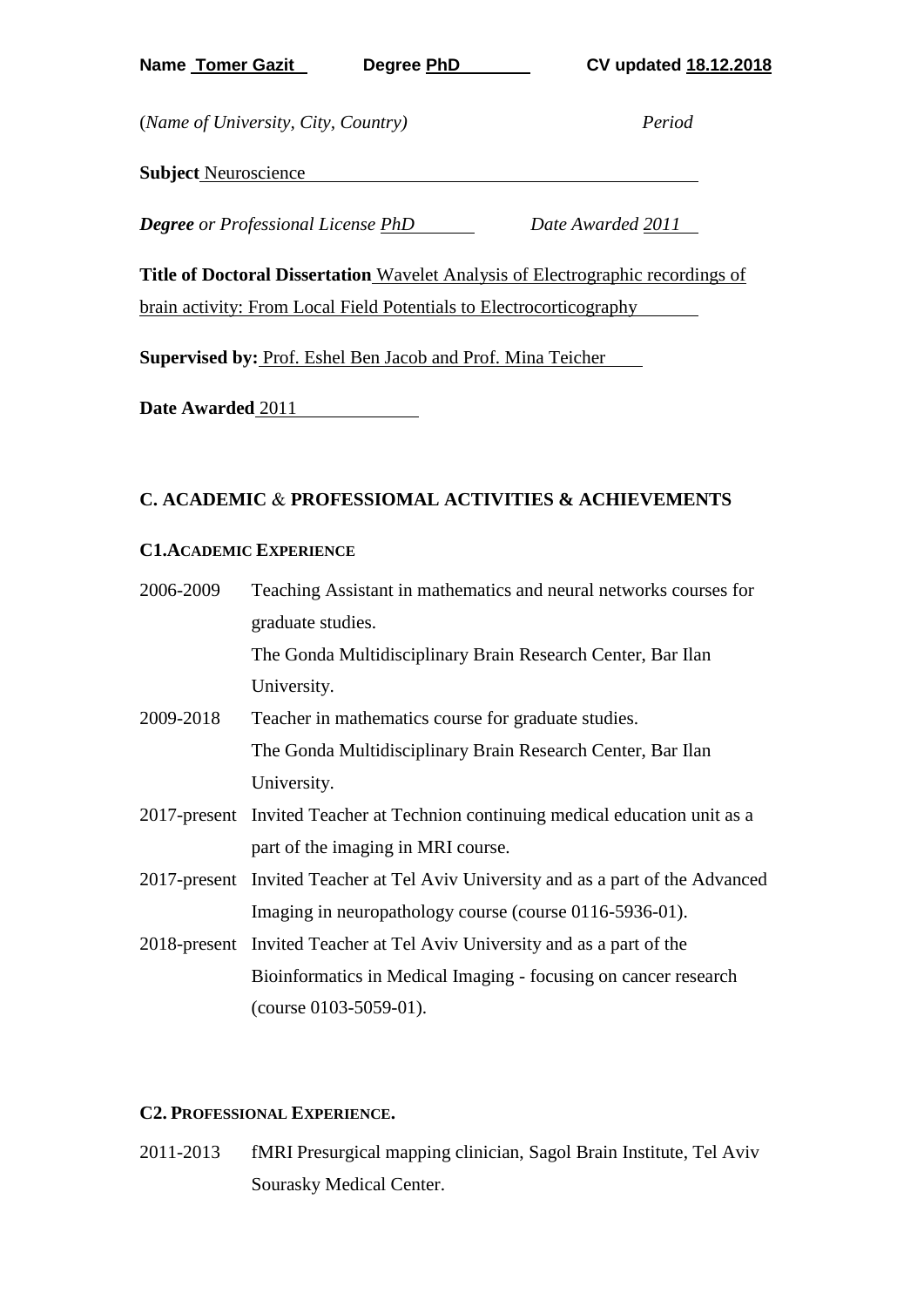- 2014-2018 Researcher, Sagol Brain Institute, Tel Aviv Sourasky Medical Center.
- 2017-present Head of function pre-surgical mapping unit, Sagol Brain Institute, Tel Aviv Sourasky Medical Center.
- 2018-present Head of the Brain Informatics and Imaging Lab, Sagol Brain Institute, Tel Aviv Sourasky Medical Center.

#### **C3. ACTIVE PARTICIPATION IN SCIENTIFIC MEETINGS\***

| Date | Country       | Subject                      | Role                      |
|------|---------------|------------------------------|---------------------------|
|      |               |                              | (Speaker, Member of       |
|      |               |                              | Steering                  |
|      |               |                              | Committee, Active         |
|      |               |                              | Participation etc.)       |
| 2007 | <b>USA</b>    | From Microscopic to          | Speaker                   |
|      |               | Macroscopic:                 |                           |
|      |               | Mechanisms                   |                           |
|      |               | <b>Underlying Epileptic</b>  |                           |
|      |               | <b>Seizures</b>              |                           |
| 2008 | <b>Israel</b> | Annual Gonda                 | Speaker                   |
|      |               | <b>Center Graduate</b>       |                           |
|      |               | Student (Bar Ilan            |                           |
|      |               | University)                  |                           |
|      |               | Conference                   |                           |
| 2009 | <b>Israel</b> | 5 <sup>th</sup> Israel Human | Speaker                   |
|      |               | <b>Brain Mapping</b>         |                           |
|      |               | Meeting, Brain               |                           |
|      |               | Signals                      |                           |
| 2009 | <b>USA</b>    | Society For                  | Poster                    |
|      |               | Neuroscience                 |                           |
|      |               | <b>Annual Meeting</b>        |                           |
| 2012 | Italy         | <b>Annual ACTIVE</b>         | <b>Active Participant</b> |
|      |               | FP7 Project Meeting          |                           |
| 2013 | Germany       | <b>ACTIVE FP7</b>            | Speaker                   |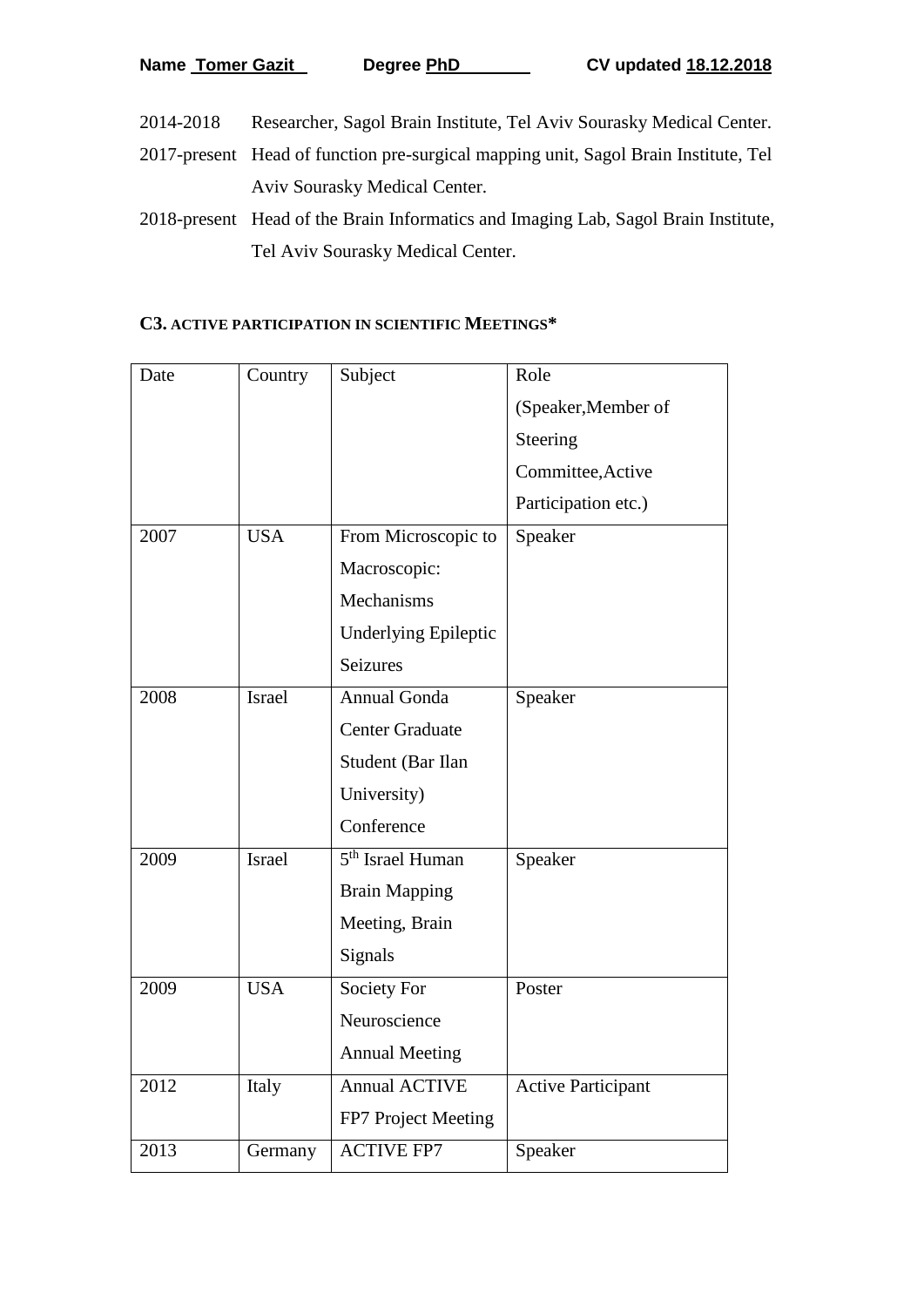|      |               | Project PCC                  |         |
|------|---------------|------------------------------|---------|
|      |               | Meeting                      |         |
| 2014 | <b>UK</b>     | <b>ACTIVE FP7</b>            | Speaker |
|      |               | Project PCC                  |         |
|      |               | Meeting                      |         |
| 2014 | <b>Israel</b> | Joint TASMC-                 | Speaker |
|      |               | POLIMI ACTIVE                |         |
|      |               | Meeting                      |         |
| 2014 | Germany       | Annual Human                 | Speaker |
|      |               | <b>Brain Project</b>         |         |
|      |               | Meeting                      |         |
| 2015 | Italy         | Final                        | Speaker |
|      |               | <b>ACTIVE FP7</b>            |         |
|      |               | <b>Project Meeting</b>       |         |
| 2015 | Spain         | Annual Human                 | Speaker |
|      |               | <b>Brain Project</b>         |         |
|      |               | Meeting                      |         |
| 2016 | <b>USA</b>    | 3 <sup>rd</sup> Human Single | Speaker |
|      |               | <b>Unit Conference</b>       |         |
| 2016 | <b>Israel</b> | Insights from Inside,        | Speaker |
|      |               | <b>Intracranial Studies</b>  |         |
|      |               | of the Human Brain           |         |
| 2017 | Israel        | Intractable Epilepsy         | Speaker |
|      |               | in Children                  |         |
|      |               | Conference                   |         |

## **C4. MEMBERSHIP IN PROFESSIONAL SOCIETIES\***

| Years    | Name of Organization     |  |
|----------|--------------------------|--|
| (period) |                          |  |
| 2009     | Society for Neuroscience |  |
| 2016     | Society for Neuroscience |  |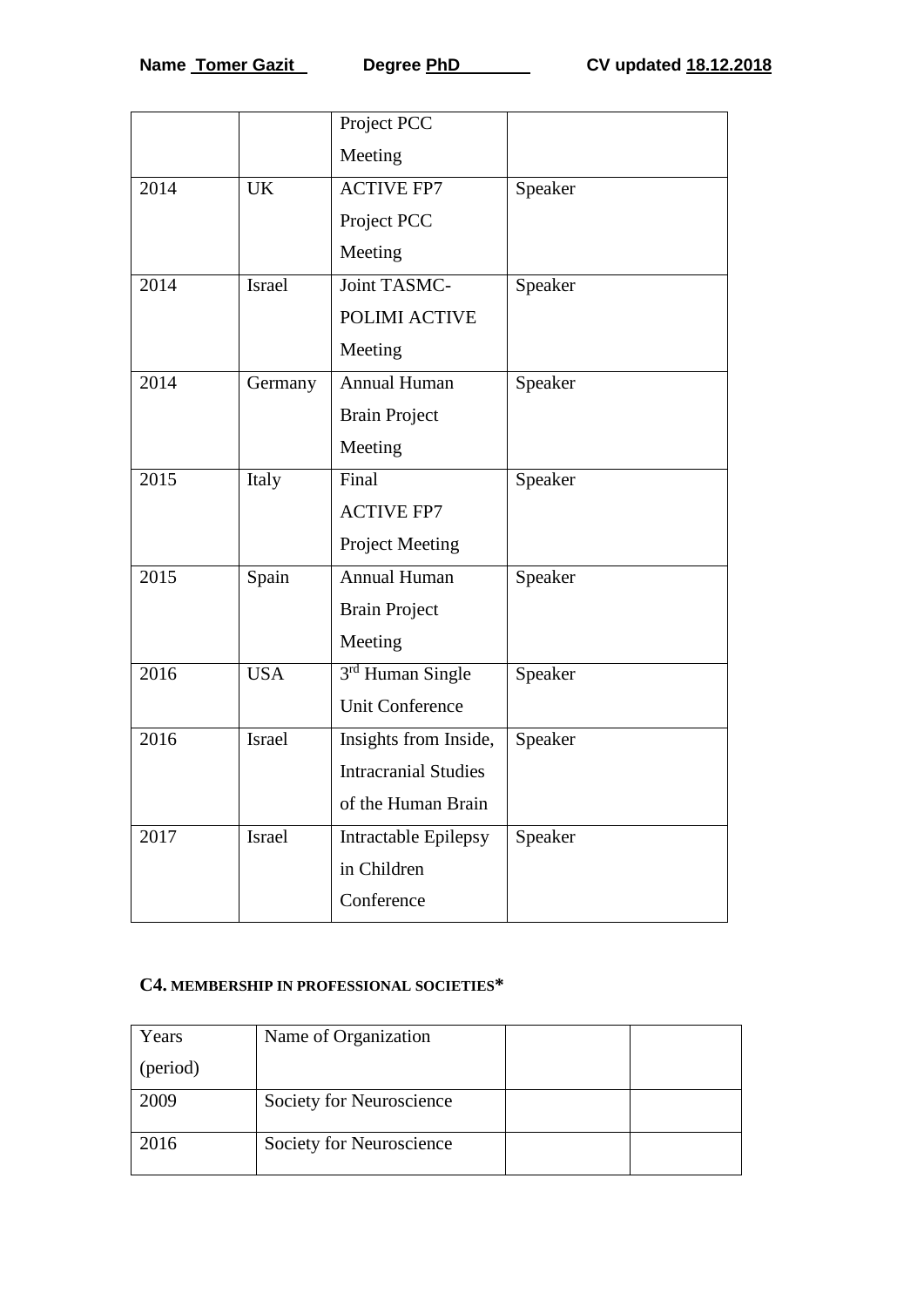# **D. DOCTORAL STUDENTS MENTORED BY CANDIDATE\***

| Years    | Name of    | Subject            | Academic   | Ph.D/ | In collaboration |
|----------|------------|--------------------|------------|-------|------------------|
| (period) | Student    |                    | Institute  | M.D   | with             |
| $2015 -$ | <b>Noa</b> | Interictal         | Tel Aviv   | PhD   | Prof. Talma      |
| 2018     | Cohen      | epileptiform       | University |       | Hendler, Prof.   |
|          |            | discharges and the |            |       | Itzhak Fried and |
|          |            | epilpetogenic      |            |       | Dr. Firas Fahoum |
|          |            | network            |            |       |                  |

## **E. M.A./M.SC. STUDENTS:**

| Years (period) | Name of<br>Student | Subject                                                                | Academic<br>Institute  | In<br>collaboration<br>with |
|----------------|--------------------|------------------------------------------------------------------------|------------------------|-----------------------------|
| 2016-2018      | Guy<br>Gurevitch   | Motivation<br>and reward,<br>analysis of<br>intracranial<br>recordings | Tel Aviv<br>University | Prof. Talma<br>Hendler      |

# **F. Grants**

| Years     | Investigator        | Granted by            | <b>Total Amount</b> |
|-----------|---------------------|-----------------------|---------------------|
|           | (Principal/, other) | Institute/Company     |                     |
| 2014-2016 | Investigator        | EU Horizon 2020, The  | \$150,000           |
|           |                     | Human Brain Project   |                     |
| 2014-2015 | Principal           | Tel Aviv Sourasky     | \$20,000            |
|           | Investigator        | Medical Center, Brain |                     |
|           |                     | grant for young       |                     |
|           |                     | researcher            |                     |
| 2016-2017 | Investigator        | Tel Aviv Sourasky     | \$20,000            |
|           |                     | Medical Center, Brain |                     |
|           |                     | grant for young       |                     |
|           |                     | researcher            |                     |
| 2018-2019 | Investigator        | Alrov Fund,           | \$12,000            |
|           |                     | Advancing tomorrow's  |                     |
|           |                     | medicine grant        |                     |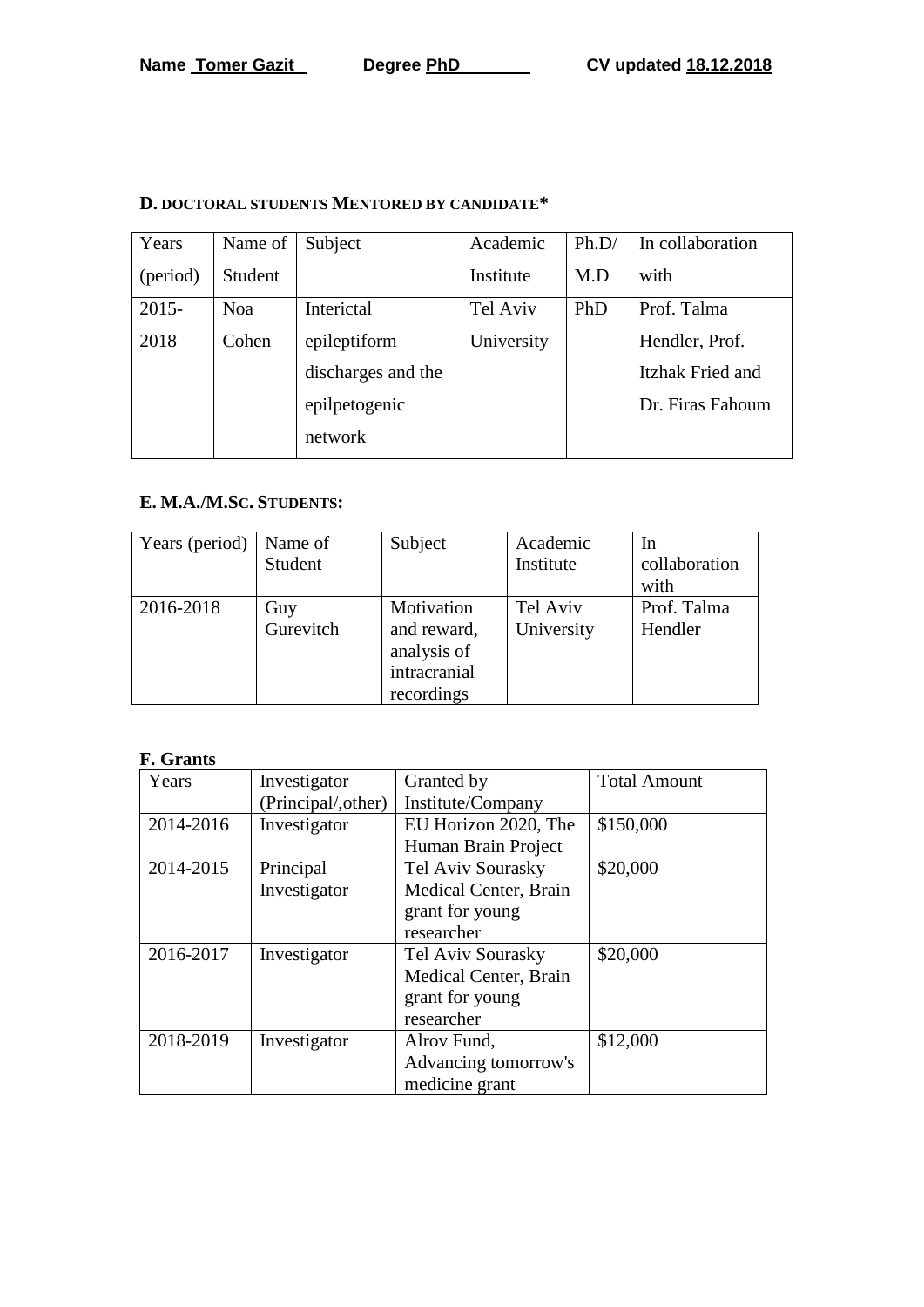### **G. AWARDS**

- Nov 2016 Best abstract award, 3<sup>rd</sup> Human Single Unit Conference. Los Angeles, USA.
- Dec 2017 Best abstract award, Israeli Neurological Association Annual Conference. Emek Ahula, Israel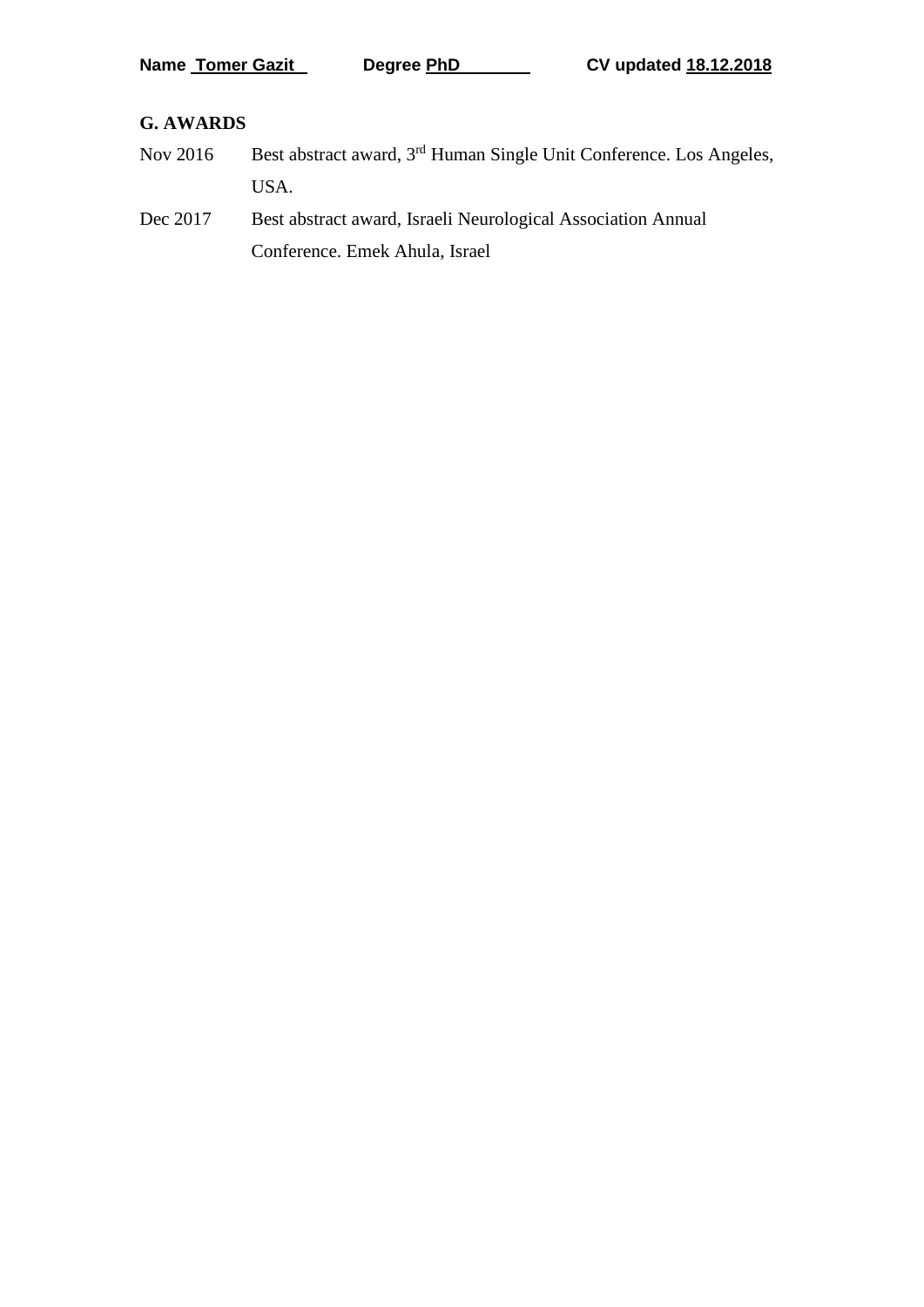#### **SCIENTIFIC PUBLICATIONS**

#### **A. BOOKS AND MONOGRAPHS**

#### **B. TEXTBOOKS (not for MDs)**

## **B.1. ORIGINAL ARTICLES\***

**(Including IF; No. of Citations; Rank of Journal in Discipline)**

#### *B.1. Articles Published*

- 1. Ben-Jacob E, Doron I, **Gazit T**, Rephaeli E, Sagher O, Towle VL. Mapping and assessment of epileptogenic foci using frequency-entropy templates. *Phys Rev E Stat Nonlin Soft Matter Phys*. 2007;76(5 Pt 1):051903. **IF 2.366; PHYSICS, FLUIDS & PLASMAS 10/31 – Q2; PHYSICS, MATHEMATICAL 6/55 – Q1; Cited: 11.**
- 2. **Gazit T**, Doron I, Sagher O, Kohrman MH, Towle VL, Teicher M, Ben-Jacob E.

Time-frequency characterization of electrocorticographic recordings of epileptic patients using frequency-entropy similarity: a comparison to other bivariate measures.

*J Neurosci Methods*. 2011;194(2):358-73. **IF 2.554; BIOCHEMICAL RESEARCH METHODS 35/78 – Q2; NEUROSCIENCES 147/259 – Q3; Cited: 2.**

- 3. **Gazit T**, Friedman A, Lax E, Samuel M, Zahut R, Katz M, Abraham L, Tischler H, Teicher M, Yadid G. Programmed deep brain stimulation synchronizes VTA gamma band field potential and alleviates depressive-like behavior in rats. *Neuropharmacology*. 2015;91:135-41. **IF 5.012; NEUROSCIENCES 44/259 – Q1; PHARMACOLOGY & PHARMACY 24/257 – Q1; Cited: 12.**
- 4. Medvedovsky M, Nenonen J, Koptelova A, Butorina A, Paetau R, Mäkelä JP, Ahonen A, Simola J, **Gazit T**, Taulu S. Virtual MEG Helmet: Computer Simulation of an Approach to Neuromagnetic Field Sampling. *IEEE J Biomed Health Inform*. 2016;20(2):539-48. **IF 3.451; COMPUTER SCIENCE, INFORMATION SYSTEMS 20/146 – Q1; COMPUTER SCIENCE, INTERDISCIPLINARY APPLICATIONS 16/105 – Q1; MATHEMATICAL & COMPUTATIONAL BIOLOGY 7/51 – Q1; MEDICAL INFORMATICS 5/24 – Q1; Cited: 0.**
- 5. **Gazit T**, Andelman F, Glikmann-Johnston Y, Gonen T, Solski A, Shapira-Lichter I, Ovadia M, Kipervasser S, Neufeld MY, Fried I, Hendler T, Perry D. Probabilistic machine learning for the evaluation of presurgical language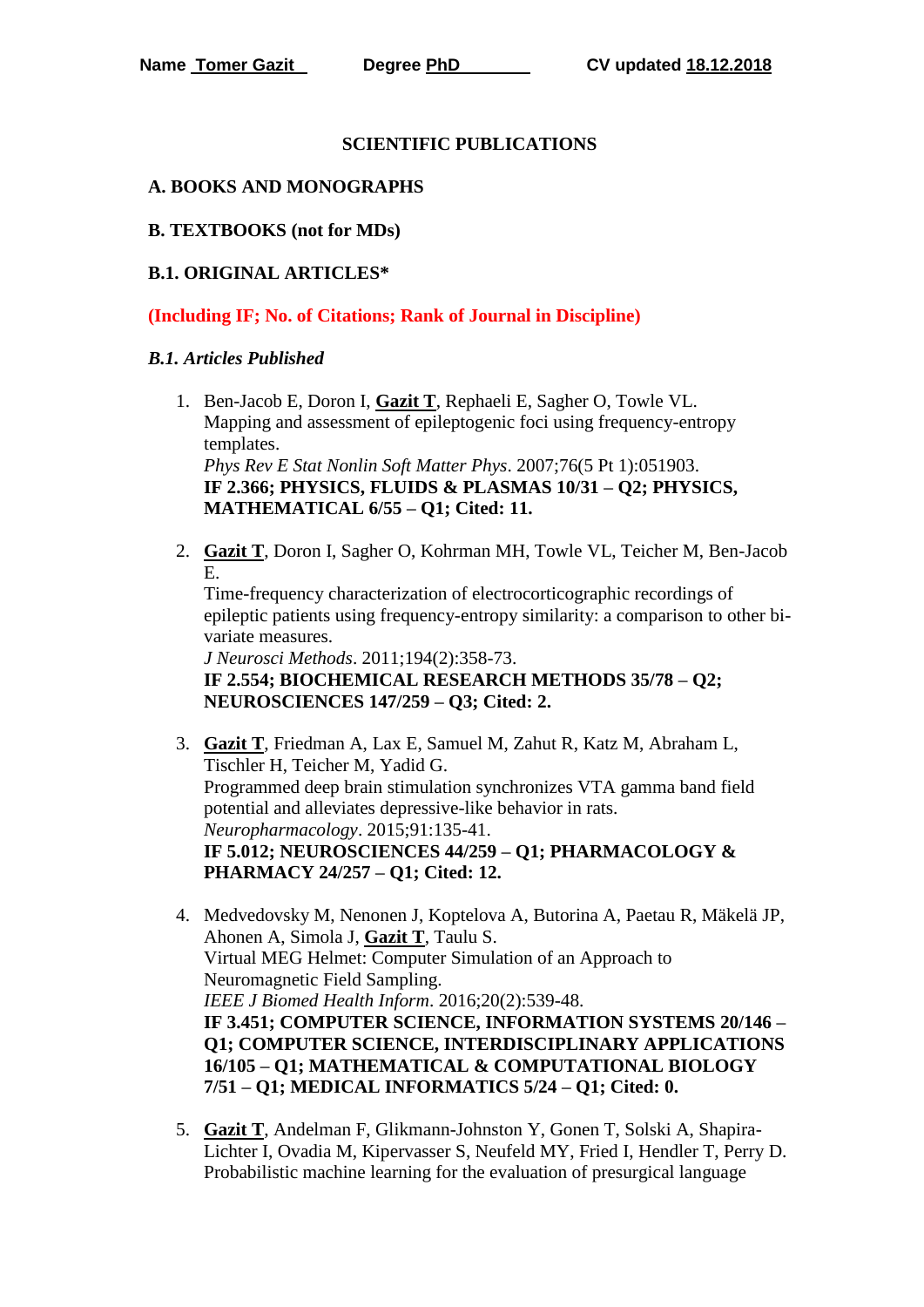**6/127 – Q1; Cited: 1.**

**13/128 – Q1; Cited: 0.**

dominance. *J Neurosurg*. 2016;125(2):481-93. **IF 4.059; CLINICAL NEUROLOGY 39/194 – Q1; SURGERY 16/197 – Q1; Cited: 1.**

- 6. Bruchim-Samuel M, Lax E, **Gazit T**, Friedman A, Ahdoot H, Bairachnaya M, Pinhasov A, Yadid G. Electrical stimulation of the vmPFC serves as a remote control to affect VTA activity and improve depressive-like behavior. *Exp Neurol*. 2016;283(Pt A):255-63. **IF 4.706; NEUROSCIENCES 52/259 – Q1; Cited: 0.**
- 7. Klovatch-Podlipsky I\*, **Gazit T**\*, Fahoum F, Tsirelson B, Kipervasser S, Kremer U, Ben-Zeev B, Goldberg-Stern H, Eisenstein O, Harpaz Y, Levy O, Kirschner A, Neufeld MY, Fried I, Hendler T, Medvedovsky M. \*Equal Contribution Dual array EEG-fMRI: An approach for motion artifact suppression in EEG recorded simultaneously with fMRI. *Neuroimage*. 2016;142:674-86. **IF 5.835; NEUROIMAGING 1/14 – Q1; NEUROSCIENCES 32/259 – Q1; RADIOLOGY, NUCLEAR MEDICINE & MEDICAL IMAGING**
- 8. Gonen T\*, **Gazit T**\*, Korn A, Kirschner A, Perry D, Hendler T, Ram Z. \*Equal Contribution Intra-operative multi-site stimulation: Expanding methodology for cortical brain mapping of language functions. *PLoS ONE*. 2017;12(7):e0180740.

**IF 2.806; MULTIDISCIPLINARY SCIENCES 15/64 – Q1; Cited: 0.**

- 9. Shahar T, Korn A, Barkay G, Biron T, Hadanny A, **Gazit T**, Nossek E, Ekstein M, Kesler A, Ram Z. Elaborate mapping of the posterior visual pathway in awake craniotomy. *J Neurosurg*. August 2017:1-9. **IF 4.059; CLINICAL NEUROLOGY 39/194 – Q1; SURGERY 16/197 – Q1; Cited: 0.**
- 10. Shapira-Lichter I, Strauss I, Oren N, **Gazit T**, Sammartino F, Giacobbe P, Kennedy S, Hutchison W, Fried I, Hendler T, Lozano AM. Conflict monitoring mechanism at the single-neuron level in the human ventral anterior cingulate cortex. *Neuroimage*. 2018. **IF 5.426; NEUROSCIENCES 36/261 – Q1; NEUROIMAGING 1/14 – Q1; RADIOLOGY, NUCLEAR MEDICINE & MEDICAL IMAGING**
- 11. Admon R, Vaisvaser S, Erlich N, Lin T, Shapira-Lichter I, Fruchter E, **Gazit T**, Hendler T.

The role of the amygdala in enhanced remembrance of negative episodes and acquired negativity of related neutral cues.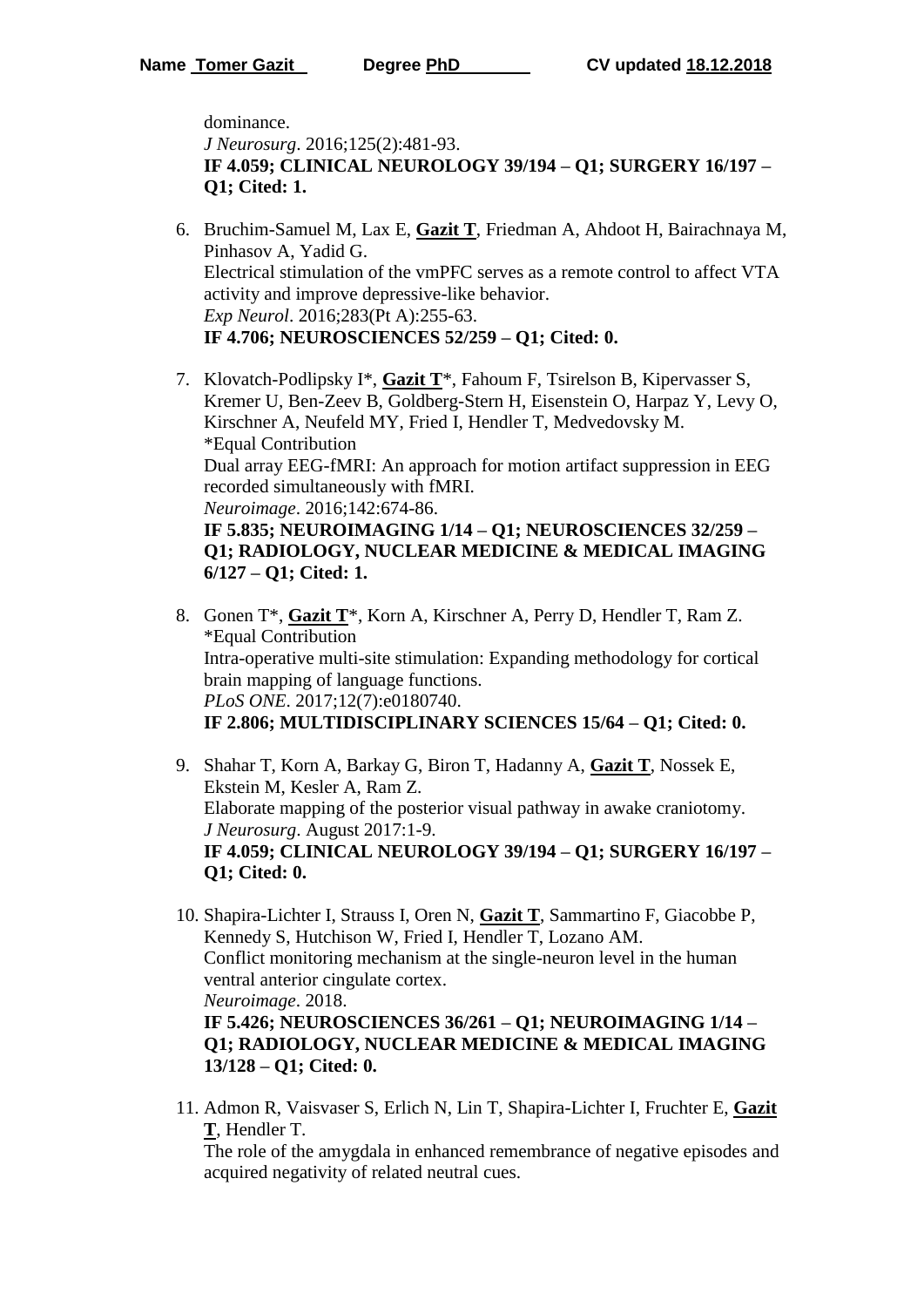*Biol Psychol*. 2018;139:17-24. **IF 2.891; PSYCHOLOGY 19/78 – Q1; PSYCHOLOGY, EXPERIMENTAL 16/85 – Q1; Cited: 0.** 

**Summary - 10 out of 11 articles are Q1 rated.**

## *B.1. Articles Accepted*

12. Cohen N, Tsizin E, Fried I, Fahoum F, Hendler T, **Gazit T\***, Medvedovsky  $M.*$ 

\*Equal Contribution. Conductive Gel Bridge Sensor for Motion Tracking in Simultaneous EEGfMRI Recordings. *Epilepsy Res*. 2018. doi: 10.1016/j.eplepsyres.2018.12.008 [ahead of print]. **IF 2.491; CLINICAL NEUROLOGY 107/197 – Q3; Cited: 0.**

#### *B.1. Articles Submitted*

- 1. Andelman M, **Gazit T**, Andelman F, Kipervasser S, Kramer U, Neufeld M, Fried I, Fahoum F. Spatial distribution and hemispheric asymmetry of experiential phenomena evoked by electrical stimulation of the human brain. Submitted to: **Journal of Neurosurgery**
- 2. Erdman A, Abend R, Jalon I, Arzi M, **Gazit T**, Avirame K, Diego Ais E, Levokovitz H, Gilboa-Schechtman E, Hendler T, Harel EV. Ruminative Tendency Relates to Ventral Striatum Functionality: Evidence from Task and Resting-State fMRI. Submitted to **Biological Psychology**

## **B.2. CASE REPORTS**

- *B.2. Case Reports published*
- *B.2. Case Reports Accepted*

#### *B.2. Case Reports Submitted*

1. Biran I, Admon R, **Gazit T**, Fahoum F. Inter - Modulation of Temporal Lobe Epilepsy and Posttraumatic Submitted to **Epilepsy & Behavior Case Reports**

#### **Disorder: Network Analysis of a Single Case**

#### **B.3. REVIEW ARTICLES**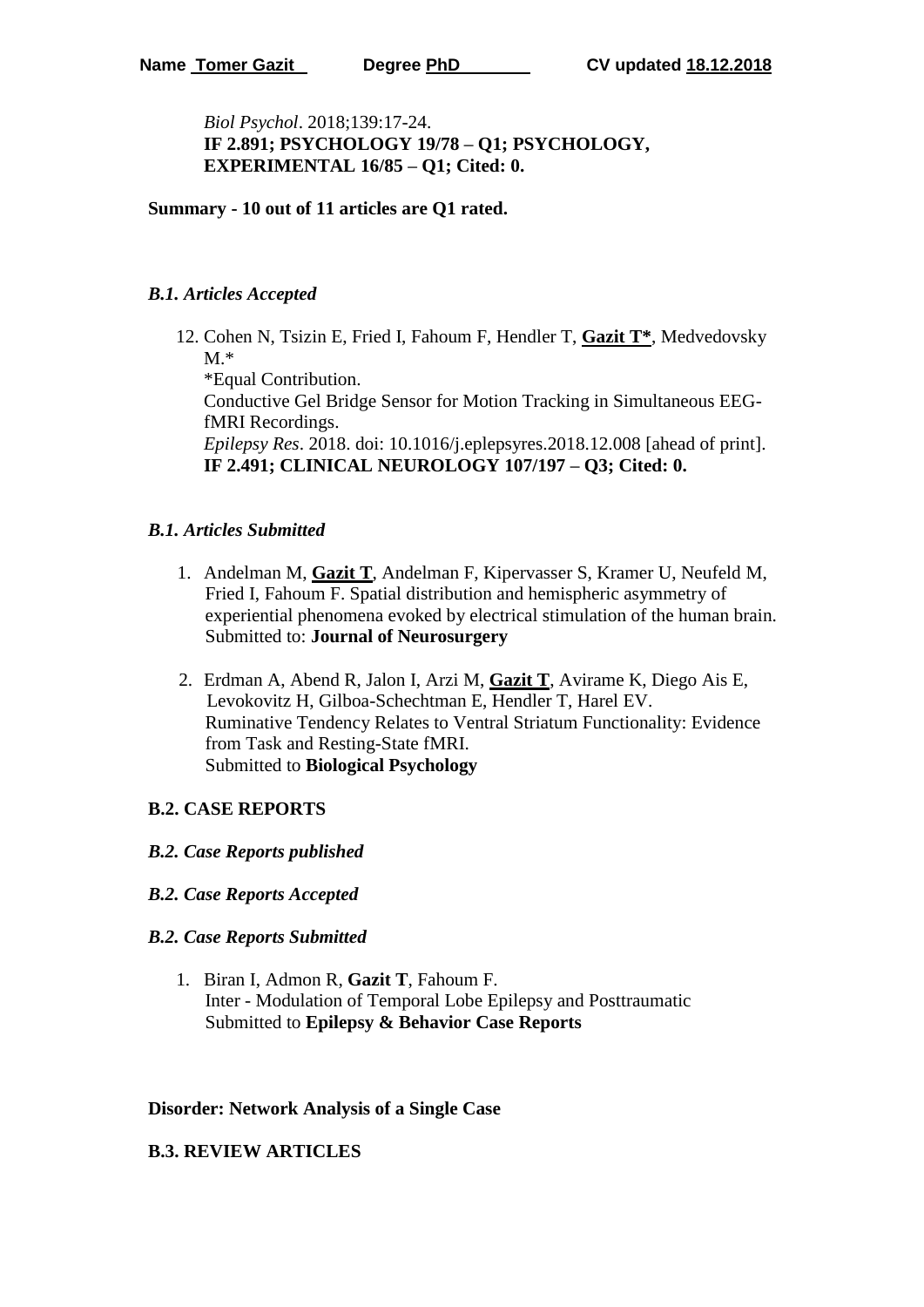*B.3. Review Articles Published*

*B.3. Review Articles Accepted* 

*B.3. Review Articles Submitted for Publication*

## **C. CHAPTERS IN BOOKS**

## **D.1.INVITED PAPERS IN SCIENTIFIC MEETINGS**

# **D.2. PAPERS PRESENTED AT SCIENTIFIC MEETINGS PUBLISHED AS PROCEEDINGS**

1. **Gazit T**, Doron I, Teicher M, Towle VL, Kohman MH, Sagher O, Ben-Jacob E.

A New Method for Localization and Assessment of Epileptic Foci. From Microscopic to Macroscopic: Mechanisms Underlying Epileptic Seizures. Michigan, USA. May 8-10, 2007. Speaker

2. **Gazit T**, Doron I, Teicher M, Towle VL, Kohman MH, Sagher O, Ben-Jacob E.

Wavelets Can Aid in Localization and Assessment of Epileptic Foci. Annual Gonda Center Graduate Student (Bar Ilan University) Conference. Shavei Tzion, Israel. April 29, 2008. Speaker

3. **Gazit T**, Doron I, Teicher M, Towle VL, Kohman MH, Sagher O, Ben-Jacob E.

A comparison of synchronization and spectral similarity measures in the analysis of electrocorticographic recordings. 5<sup>th</sup> Israel Human Brain Mapping Meeting, Brain Signals. Ramat Gan, Israel.

September 7-9, 2009. Speaker

4. **Gazit T**, Doron I, Teicher M, Towle VL, Kohman MH, Sagher O, Ben-Jacob E.

Detecting Epileptic Features in Electrocorticographic Recordings: The Frequency-Entropy Similarity Method Society For Neuroscience Annual Meeting. Chicago, USA. October 17-21, 2009. Poster.

- 5. **Gazit T**, Friedman A, Lax E, Samuel M, Zahut R, Katz M, Abraham L, Tischler H, Teicher M, Yadid G. Deep brain stimulation in the VTA increases gamma band synchronization in depressive rats. Israeli Society for Neuroscience, Eilat, Israel, December 12-14, 2010
- 6. **Gazit T**, Gonen T, Fried I, Hendler T. Mapping motivational decision making process at a multi-level approach Annual Human Brain Project Meeting. Heidelberg, Germany. December, 30, 2014. Speaker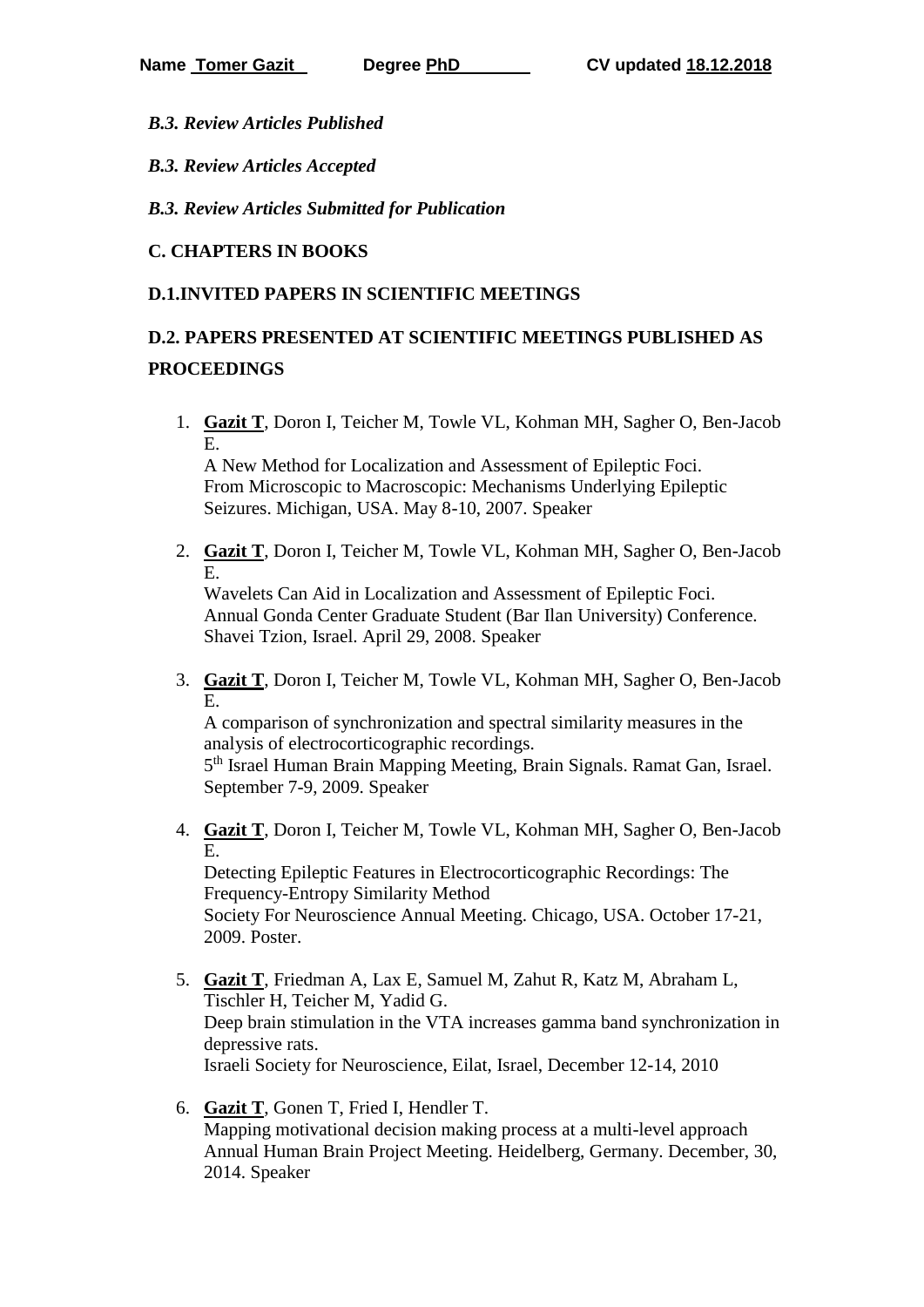- 7. Gonen T, **Gazit T,** Akiva K, Kirschner A, Perry D, Hendlar T, Ram Z. Intraoperative mapping of neural networks. The Israeli Neurosurgery Society Annual Meeting, Israel, March 11-13, 2015. Co-author
- 8. **Gazit T**, Berghoefer, E, Klovatch, I,Kirshner, A, Hendler T, Medvedovsky, Kassahum, Y, Presurgical EEG-fMRI for Epilpesy Final ACTIVE FP7 Project Meeting. Milano, Italy. March, 26, 2015. Speaker
- 9. **Gazit T**, Gonen T, Fried I, Hendler T. Human neural responses to punishment and reward Annual Human Brain Project Meeting. Madrid, Spain. September, 27-30, 2015. Speaker
- 10. Yamin HG, **Gazit T**, Tchemodanov N, Raz G, Jakont G, Charles F, Cavazza M, Fried I, Hendler T. Neurofeedback via intracranial depth electrodes. Proceedings of the 6<sup>th</sup> International Brain-Computer Interface Meeting, organized by the BCI Society. California, USA. May 30 to June 3, 2016.
- 11. Biran I, Admon R, **Gazit T,** Fahoum F. Post Traumatic Stress Disorder Manifested as Temporal lobe Epilepsy. Annual Congress of the International Neuropsychoanalysis Society. Chicago, July 7-10, 2016. Winning Poster.
- 12. **Gazit T**, Gonen T, Gurevitch G, Yamin H, Neufeld M, Kippervasser S, Fahoum F, Hendler T, Fried I. Depicting the neural dynamics of human motivational decision making: evidence from intracranial recordings 3<sup>rd</sup> Human Single Unit Conference. Los Angeles, USA. November, 10-11, 2016. Speaker
- 13. **Gazit T**, Gonen T, Gurevitch G, Yamin, H, Neufeld M, Kippervasser S, Fahoum F, Hendler T, Fried I. Depicting the neural dynamics of human motivational decision making: evidence from intracranial recordings Society For Neuroscience Annual Meeting. San Diego, USA. November 12- 16, 2016. Poster.
- 14. **Gazit T**, Gonen T, Gurevitch G, Yamin, H, Neufeld M, Kippervasser S, Fahoum F, Hendler T, Fried I. Depicting the neural dynamics of human motivational decision making: evidence from intracranial recordings. Insights from Inside, Intracranial Studies of the Human Brain. Tel Aviv, Israel. November, 30, 2016. Speaker
- 15. Cohen N, **Gazit T,** Neufeld M, Hendler T, Fried I, Fahoum F. Single neuron activity preceding human epileptic seizures.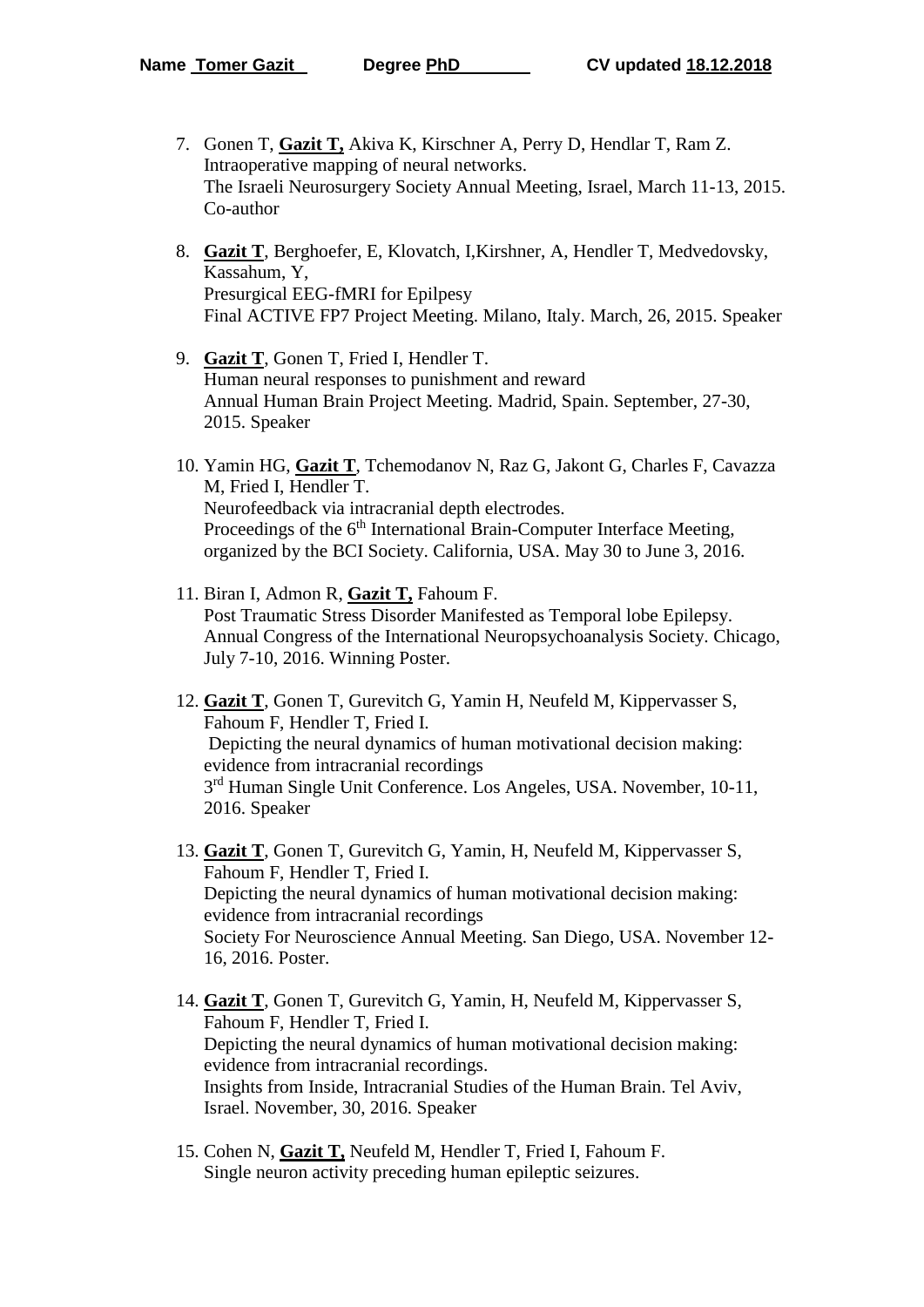Annual Meeting of the American Epilepsy Society, Huston, TX, USA, December, 2-6, 2016. Poster.

- 16. Cohen N, **Gazit T,** Neufeld M, Hendler T, Fried I, Fahoum F. Single neuron activity precedes ictal EEG changes. Annual Meeting of the Israeli Society for Neuroscience, Eilat, Israel, December 4, 2016.
- 17. **Gazit T**, Cohen N, Levy O, Lovatch, I, Fahoum F, Hendler T, Medvedovsky M.

EEG-fMRI Intractable Epilepsy in Children Conference. Tel Aviv, Israel. November 8, 2017. Speaker

- 18. Cohen N, **Gazit T,** Fried I, Fahoum F. Single neuron activity precedes ictal EEG changes. Israeli Neurological Association Annual Conference. Emek Ahula, Israel, December 6, 2017. Winning abstract and oral presentation.
- 19. Andelman M, **Gazit T,** Andelman F, Kipervasser S. Kramer U, Neufeld M. Fried I, Fahoum F. Experiential phenomena elicited by electrical brain stimulation: neuroanatomy revised with modern tools. Israeli Neurological Association Annual Conference. Emek Ahula, Israel, December 6, 2017. Poster
- 20. Cohen N, **Gazit T,** Neufeld M, Hendler T, Fried I, Fahoum F. Single neuron activity preceding human epileptic seizures. Annual Meeting of the Israeli Epilepsy Society, Herzlia, Israel, January, 24, 2018. Poster.

## **D.3. ABSTRACTS**

- 1. Klovatch-Podlipsky I, Medvedovsky M, **Gazit T**, Tsirelson B, Fahoum F, Kipervasser S, Ben-Zeev B, Neufeld MY, Fried I, Hendler T. Dual array EEG-fMRI for optimal separation between brain signal and artifact. *J Mol Neurosci*. 2014; 53: S71.
- 2. Medvedovsky M, Artzi M, Zadicario E, Levy Y, Tlusty T, Foroni R, Ricciardi GK, Nicolato A, Aizenstein O, Fahoum F, Kipervasser S, Hendler T, Klovatch I, **Gazit T**, Neufeld MY, Fried I, Ben Bashat D. Combnied focused ultrasound and gamma knife treatment of medial temporal lobe epilepsy: computer simulation study. *Epilepsia*. 2014; 55:171-2.
- 3. Vaisvaser S, Erlich N, **Gazit T**, Lin T, Admon R, Bar-Haim Y, Tarrasch R, Fruchter E, Shapira-Lichter I, Hendler T. The Role of the Amygdala and its Prefrontal Functional Connections in Cued Recall of Aversive Events. *Biol Psychiatry*. 2015; 77(9).